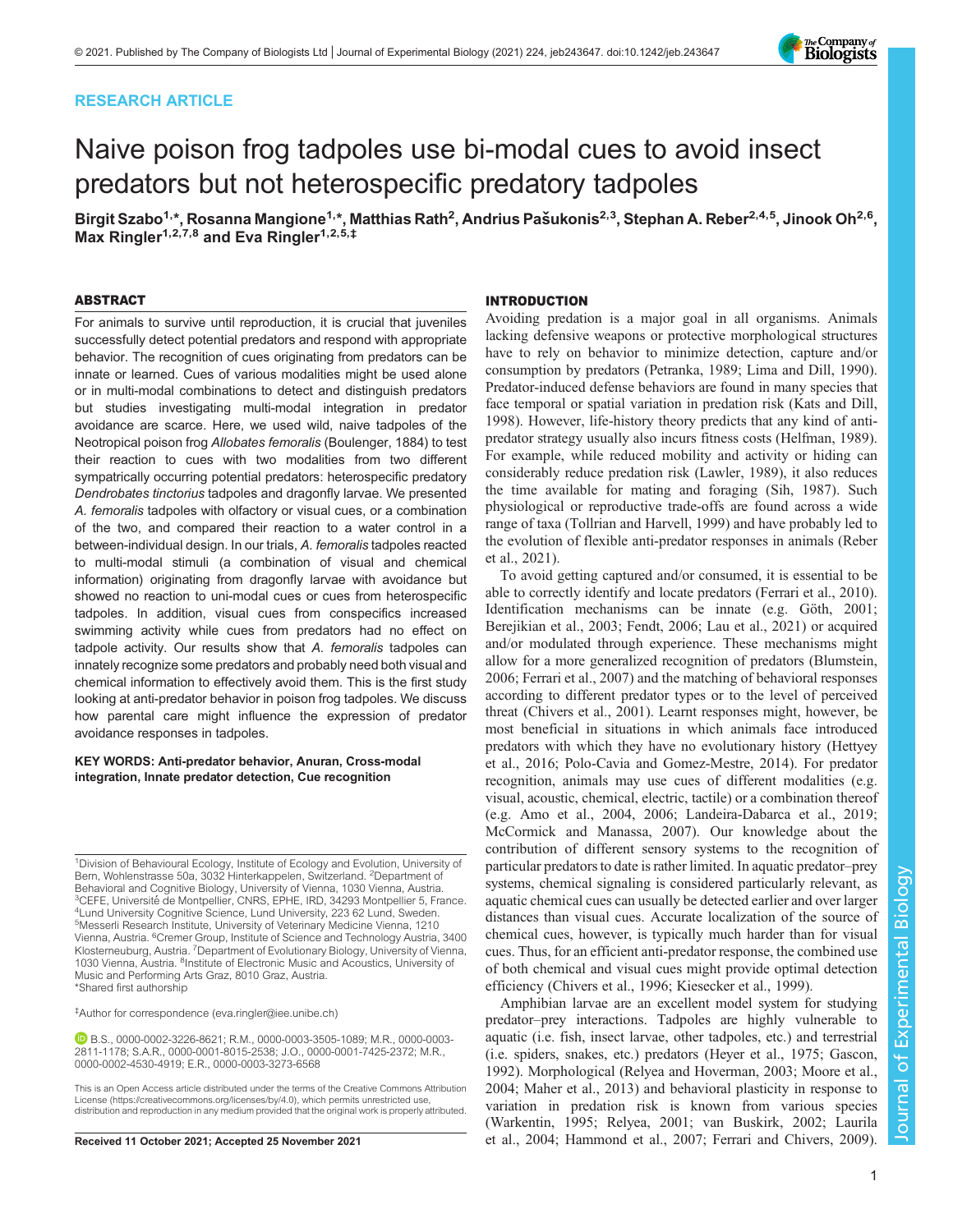The most commonly observed behavioral response to elevated predation risk in tadpoles is reduced activity [\(Feminella and](#page-6-0) [Hawkins, 1994;](#page-6-0) [van Buskirk and Arioli, 2002\)](#page-8-0). Several studies have demonstrated that limited movement and/or infrequent rapid movements from one place to another can significantly increase an individual's survival probability [\(Lawler, 1989;](#page-7-0) [Azevedo-Ramos](#page-6-0) [et al., 1992](#page-6-0)). Immobility, however, presumably entails costs of reduced foraging ([Azevedo-Ramos et al., 1992](#page-6-0)), resulting in a decreased energy intake that may translate into slower growth or size at metamorphosis ([Laurila and Kujasalo, 1999](#page-7-0); [Relyea, 2002](#page-8-0); [Relyea and Hoverman, 2003](#page-8-0); [Skelly and Werner, 1990](#page-8-0)). Although some tadpoles have been shown to be able to mitigate the intrinsic costs of induced defenses by adjusting their metabolic rate [\(Azevedo-Ramos et al., 1992\)](#page-6-0), the trade-off between defense behavior and the cost of reduced activity are likely to constitute a main driver in the evolution of anti-predator responses in tadpoles.

Despite studies showing various kinds of anti-predator behaviors in tadpoles and demonstrating the adaptive benefits and trade-offs of these behaviors, little is known about how tadpoles detect and avoid predators. Several studies have shown that larval amphibians respond to chemical cues, either coming directly from potential predators (kairomones, e.g. [Petranka, 1989;](#page-7-0) [Feminella and](#page-6-0) [Hawkins, 1994](#page-6-0); [Kats and Dill, 1998](#page-7-0)) or resulting from predation on conspecifics (alarm substances, e.g. blood; [Maag et al., 2012;](#page-7-0) see also [Schoeppner and Relyea, 2009\)](#page-8-0). Visual cues are generally assumed to be insufficient for precise predator discrimination, as amphibian larvae are typically myopic [\(Mathis and Vincent, 2000\)](#page-7-0). However, to date there is only limited knowledge about the relevance of visual cues for predator detection in tadpoles, or the cross-modal integration from different sensory inputs (but see [Hettyey et al., 2012;](#page-7-0) [Stauffer and Semlitsch, 1993; Stynoski and](#page-8-0) [Noble, 2011](#page-8-0); [Takahara and Yamaoka, 2009](#page-8-0)).

In the present study, we investigated anti-predator behavior in tadpoles of the Neotropical brilliant-thighed poison frog Allobates femoralis [\(Boulenger, 1884\)](#page-6-0) (Dendrobatidae: Aromobatinae sensu [AmphibiaWeb, 2021\)](#page-6-0), a species that occurs throughout the Amazon basin and the Guyana shield in disjunctive local populations [\(Amézquita et al., 2009\)](#page-6-0). During the reproductive season, males call from slightly elevated structures on the forest floor to announce territory possession to male competitors [\(Kaefer et al., 2012](#page-7-0)) and to attract females ([Roithmair, 1992; Ringler et al., 2009\)](#page-8-0). Both sexes are iteroparous and polygamous [\(Ursprung et al., 2011\)](#page-8-0) within prolonged but discrete reproductive periods that coincide with the local rainy seasons ([Gottsberger and Gruber, 2004\)](#page-7-0). Pair formation, courtship and mating take place in the male's territory [\(Montanarin et al., 2011](#page-7-0); [Stückler et al., 2019;](#page-8-0) [Fischer et al., 2020](#page-7-0)), where externally fertilized terrestrial clutches of approximately 20 eggs are laid in the leaf litter ([Weygoldt, 1980](#page-8-0)). Tadpole transport takes place after 15–20 days of larval development and is mainly performed by males [\(Ringler et al., 2013\)](#page-8-0) but females take over when the male disappears [\(Ringler et al., 2015b](#page-8-0)). Males are able to assess and differentiate between aquatic predators [\(McKeon and Summers,](#page-7-0) [2013\)](#page-7-0), and allocate tadpoles across several water bodies, probably as a bet-hedging strategy against total offspring loss ([Erich et al., 2015](#page-6-0); [Ringler et al., 2018\)](#page-8-0). Tadpoles are non-cannibalistic (but may consume dead conspecifics; E.R., personal observation), require 40–50 days until metamorphosis, and reach sexual maturity after 8 (males) to 10 months (females) [\(Weygoldt, 1980\)](#page-8-0). Common predators of A. femoralis tadpoles are dragonfly larvae (Odonata), spiders, snakes and heterospecific carnivorous tadpoles, for example of the dyeing poison frog (Dendrobates tinctorius; Dendrobatidae: Dendrobatinae; R.M., A.P., M. Ringler and E.R., personal observation).

The aims of this study were: (1) to investigate differences in antipredator behavior, specifically tadpole movement strategies, in response to different predators; and (2) to identify whether chemical, visual or both types of cues are used in predator detection and discrimination.

We hypothesized that tadpoles may benefit from exhibiting limited movement when exposed to a predator but may show differential avoidance behavior depending on the predator's foraging mode (i.e. ambush/sit-and-wait strategy seen in some odonate larvae or active foraging seen in some other odonate larvae and *D. tinctorius* tadpoles; [Johansson, 1991; Fouilloux et al., 2020](#page-7-0) preprint; [Pritchard, 1965](#page-7-0); [Rojas, 2014\)](#page-8-0). We also hypothesized that the use of multiple cues may improve predator recognition and avoidance.

Accordingly, we predicted that: (1) tadpoles would show reduced movement in predator trials when presented with predator cues compared with control trials with no predator stimuli; (2) tadpoles would differ in the information (chemical, visual or both) used to detect certain predators and in the type of response, possibly related to the predator's foraging mode; and (3) tadpoles would show stronger anti-predator responses in the presence of both visual and chemical predator stimuli, compared with uni-modal treatments.

## MATERIALS AND METHODS

Experiments were performed in spring 2013 (21 January to 15 March 2013) in a lowland rainforest near the field camp 'Saut Pararé' (4°02′N, 52°41′W) of the CNRS Nouragues Ecological Research Station in the nature reserve Les Nouragues, French Guiana [\(Bongers et al., 2001](#page-6-0)). This study was approved by the scientific committee of the Nouragues Ecological Research Station. All sampling was conducted in strict accordance with current French and EU law and followed the ASAB guidelines [\(ASAB,](#page-6-0) [2020\)](#page-6-0).

We designed an experiment where we placed tadpoles inside a round arena (opaque, white resin bowl, 100 mm radius) with a grid on the bottom. In the center of each arena, we mounted a glass cylinder with a diameter of 25 mm that extended over the water surface in the bowl, where we could display visual cues. This glass cylinder was present in all trials, regardless of the use of a visual cue. We exposed test tadpoles to one of three comparative treatments: (1) conspecific, non-threatening tadpoles (A. femoralis), hereinafter referred to as the 'femoralis' treatment ( $N=64$  focal tadpoles,  $N=16$ per stimulus group), (2) heterospecific, predatory tadpoles (D. tinctorius), hereafter the 'tinctorius' treatment  $(N=76 \text{ focal tadpoles})$ ,  $N=19$  per stimulus group), or (3) predatory dragonfly larvae (*Aeshna* sp.), the 'dragonfly' treatment ( $N=64$  focal tadpoles,  $N=16$ per stimulus group). These treatments were all presented in the following setup (stimulus groups): one arena contained pure tap water (untreated water from a natural well close to the river; control), the second presented only olfactory (chemical) cues of the presented species used in the respective treatment, the third provided only the visual cue of the respective treatment species, and the fourth arena provided both visual and chemical cues [\(Fig. 1](#page-2-0)). This setup allowed us to simultaneously test four tadpoles.

We collected A. femoralis tadpoles ad libitum from artificial water bodies that had been installed in the course of a previous study [\(Ringler et al., 2015a](#page-8-0)). We only took tadpoles from pools where no predators were present; thus, we assumed them to be naive regarding experience with predators. We only tested tadpoles between Gosner stages 26 and 30 [\(Gosner, 1960](#page-7-0)) to ensure similar developmental stages across tadpoles. Therefore, we were unable to use a withinindividual test design. Before testing, we photographed each tadpole on scale paper to obtain standardized pictures for later size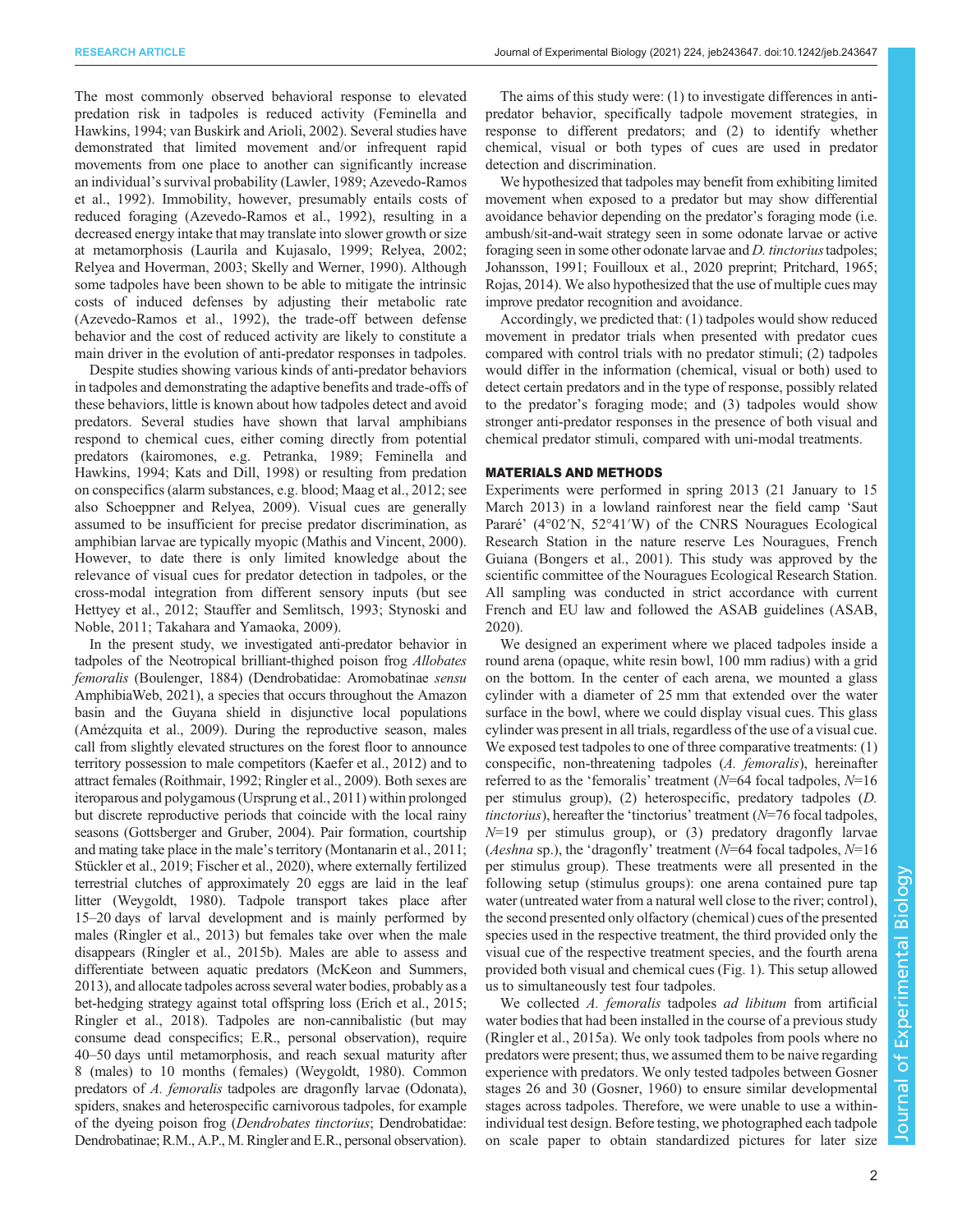<span id="page-2-0"></span>

Fig. 1. Experimental setup. Four identical arenas (200 mm diameter) were used in each trial and therefore four tadpoles were tested at the same time, one in each stimulus group. Water depth in arenas was 20 mm. In the water control, the central cylinder (25 mm diameter) was empty and 50 ml of tap water was added to the arena. In the olfactory (chemical) cue group, the central cylinder was empty and 50 ml of stimulus solution (from a conspecific Allobates femoralis tadpole, a heterospecific Dendrobates tinctorius tadpole or an odonate dragonfly larvae) was added. In the visual cue group, the central cylinder housed a stimulus individual (a conspecific A. femoralis tadpole, a heterospecific D. tinctorius tadpole or an odonate dragonfly larvae) and 50 ml of tap water was added to account for water movement. In the chemical+visual cue group, the central cylinder housed a stimulus individual and 50 ml of stimulus solution was added to the arena.

measurements. Larval body size was calculated as the length from the tip of the mouth to the onset of the tail, using the program ImageJ [\(http://imagej.nih.gov/ij/](http://imagej.nih.gov/ij/), accessed 7 January 2020).

Before each trial, we thoroughly rinsed the arenas and filled them with 500 ml of fresh tap water to a depth of 20 mm. After placing a tadpole inside an arena, we allowed it to acclimate to the testing environment for 15 min. Then, we added the visual and chemical cues to the respective arenas and recorded the subsequent movement of test tadpoles using digital video cameras (SDR-SW20, Panasonic, Kadoma, Japan; 576×704 pixels, 25 frames s−<sup>1</sup> ). Filming started before tadpoles and cues were added and lasted at least 15 min without any further intervention and the four arenas were filmed simultaneously. We performed trials between 11:00 h and 17:00 h. An opaque tarpaulin was positioned just above the setup to avoid strong reflectance on the water surface and shadow casting by the experimenters.

To obtain the stimulus solution containing the chemical cues, we used bowls identical to the trial arenas and placed a conspecific (A. femoralis) or heterospecific (D. tinctorius) tadpole, or a dragonfly larva in water for at least 48 h without adding food. By using this method of keeping predators without food, we were able to obtain predator kairomones only. Larval dragonflies and D. tinctorius tadpoles were collected from pools located in the study area and kept in small containers filled with tap water. We made sure that all predators were of similar size to control for possible effects of predator size on focal tadpole behavior. Multiple predator individuals were used to allow them to take up food during the testing period, as they were collected from natural water bodies in the study area, but keep them starved for 48 h before use to exclude interference from cues produced by predation. The A. femoralis tadpoles that were kept in a container for collecting the chemical 'femoralis' cues were never used as test subjects in any of the trials. For the presentation of chemical cues, we added 50 ml of the treated water to the trial areas by pouring it in one continuous movement around the central glass cylinder. Trials

without chemical cues (i.e. control and visual) received an identical volume of water, to ensure the same handling effects across all trials.

We provided visual cues by placing glass cylinders containing the stimulus individual (femoralis, tinctorius or dragonfly larvae) in the middle of the arena. In trials without visual cues, an empty glass cylinder was simultaneously placed to standardize handling. In the bimodal condition (chemical+visual) we used the visual cue (introduced first) as well as the stimulus solution ('treated' water poured in immediately after the visual cues were added) to present the two cues simultaneously. All trials were always conducted by two experimenters to ensure equal handling and starting time for all trials in one set.

We tested each tadpole only once (between-individual test design) and placed it in a separate tank after completion of the trial to prevent pseudo-replication due to eventual repeated use of single tadpoles. After the experiment was completed, we released all tadpoles across pools inside the study area where they were collected.

#### Data extraction

Tadpole movements were analyzed by tracking individual movement patterns with a custom-made 'Tadpole Video Analysis' application (available upon request from J.O.). The program is coded in Python 2.7 ([https://www.python.org/](https://www.python.org); accessed 7 March 2021) and uses the external libraries NumPy ([van der Walt et al.,](#page-8-0) [2011\)](#page-8-0), OpenCV [\(Bradski and Kaehler, 2000\)](#page-6-0) and wxPython [\(https://www.wxpython.org/](https://www.wxpython.org/)). The tracking of tadpole movements was started immediately after the addition of the stimuli, as soon as the water surface was calm  $(1 \text{ s})$ . After the locations of tadpoles across all frames had been determined (for more details, see [Supplementary Materials and Methods\)](https://journals.biologists.com/jeb/article-lookup/DOI/10.1242/jeb.243647), the program calculated the distance to the respective center of the bowls (i.e. the location of the dragonfly larvae, heterospecifics or conspecifics) and distance traveled from the previous frame by using the known size of the bowl (100 mm radius). Because we used an automated tracking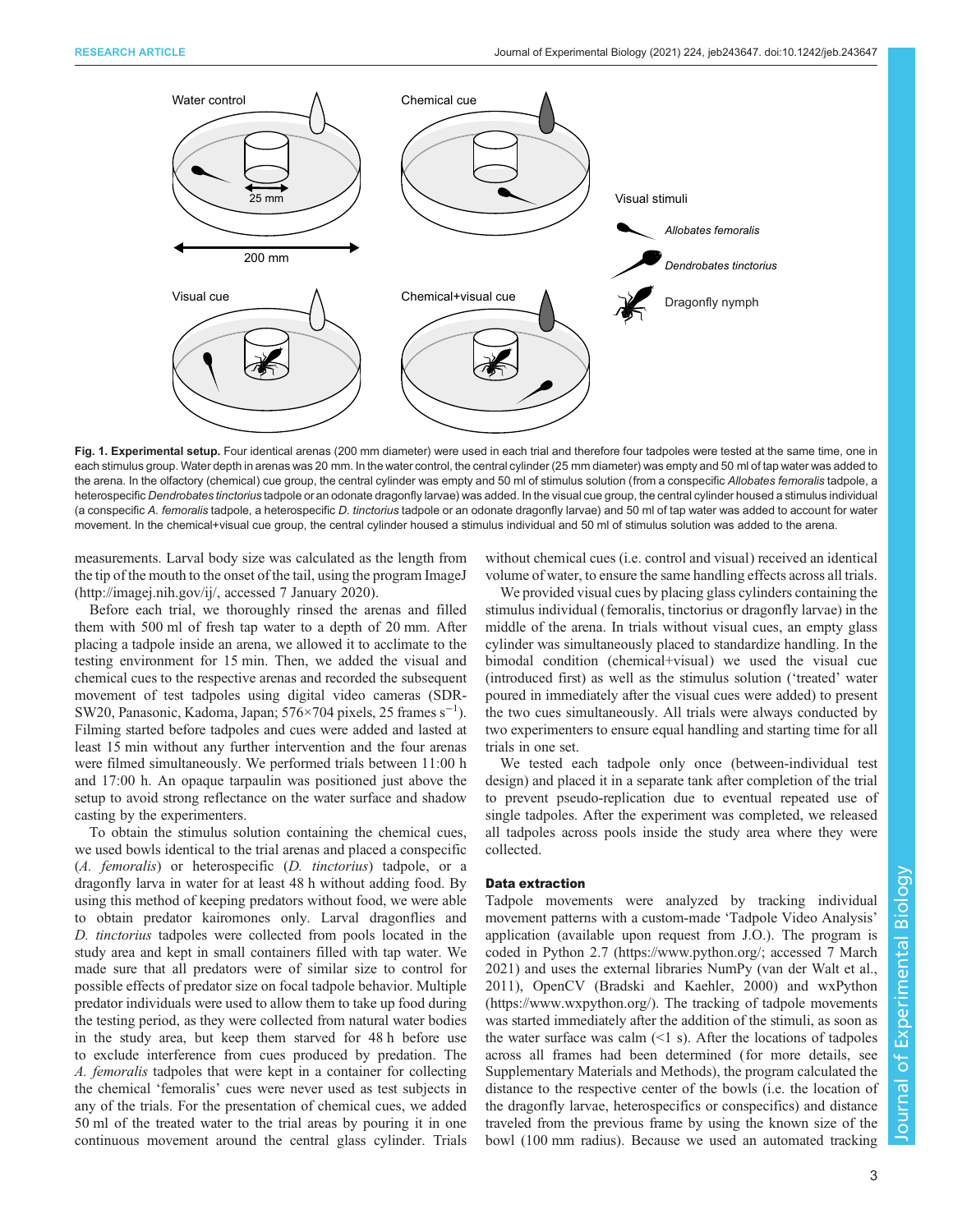program, we can exclude observer bias influencing our measurements. We only analyzed the first 3 min (4500 frames) of each trial to capture the immediate response of the focal tadpole and to avoid habituation to the presented stimuli over time.

## Statistical analyses

## Active predator avoidance

We investigated whether the tadpoles were attracted to or avoided the center of the arena by looking at the change in the cumulative distance moved towards/away from the center across frames after stimulus presentation. First, we made sure that the starting position of tadpoles across stimulus groups did not differ, by comparing the position of tadpoles at frame 1 across stimulus groups using a Kruskal–Wallis test. Then, we calculated the distance moved by each tadpole towards/away from the center from one frame to the next, and calculated the cumulative sum of these measurements for our statistical analysis. If tadpoles were attracted to the center by a stimulus, the cumulative sum would decrease across frames; if tadpoles avoided the center, the cumulative sum would increase; no reaction would show as no change over frames.

We used the cumulative sum moved towards/away from the center as the response variable in a linear mixed effects model (LME, R package lmerTEST; [Kuznetsova et al., 2017\)](#page-7-0) with type of stimulus used (stimulus group: water control, chemical, visual, chemical+visual), time of day a tadpole was tested (noon and afternoon – before or after 14:00 h) and the interaction of stimulus group with frame as the fixed effects to account for swimming behavior across time. We made sure to order the factor levels of stimulus group to include the water control in the intercept (first level) to allow a comparison of behavior in the groups (chemical, visual and chemical+visual) with the water control. The data from all control individuals regardless of treatment (femoralis, tinctorius and dragonfly) were used for comparison in all analyses. We included a random intercept (tadpole ID) and random slope (frame) to account for repeated measures across frames. Frame was scaled and centered for better model performance. We visually inspected Q–Q plots to ensure that model residuals conformed to the assumption of normality and transformed response variables if this assumption was not met (see provided R script for details: [doi:10.17605/OSF.IO/](https://osf.io/esryn/) [ESRYN](https://osf.io/esryn/)). To be able to apply data transformation, we shifted the whole dataset upwards by adding the absolute maximum value to all values. By doing so, we were able to remove negative values but kept the relative movement behavior of the tadpoles towards/away from the center. We ran one model for each treatment group (femoralis, tinctorius and dragonfly). To ensure that our results were robust and not an artefact of the time frame chosen for analysis, we ran these models across 1500 (1 min), 3000 (2 min) and 4500 frames (3 min). Furthermore, we ran an additional analysis without animals that started within 20 mm of the arena edge to ensure that our results were not affected by starting position.

Finally, we also compared the cumulative sum moved towards/ away from the center at frame 1500 (1 min), 3000 (2 min) and 4500 (3 min) across stimulus groups (water control, chemical, visual, chemical+visual) using a Kruskal–Wallis test to see whether the tadpoles' behavior persisted across frames.

#### Reduced activity (freezing behavior)

We investigated whether the tadpoles reduced activity as a response to the stimuli presented by looking at the cumulative distance traveled (cumulative sum of the distance moved from frame to frame) across frames. We applied LME models with the cumulative distance traveled as the response variable, and stimulus group (water control, chemical, visual, chemical+visual), frame and time of day tested as well as the interactions between stimulus group and time of day with frame as the fixed effects. Again, factor levels were ordered so as to ensure that the control group was included in the intercept. The data from all control individuals regardless of treatment (femoralis, tinctorius and dragonfly) were used for comparison in all analyses. We included a random intercept (tadpole ID) and random slope (frame) to account for repeated measures across frames. Frame was scaled and centered for better model performance. We visually inspected Q–Q plots to ensure that model residuals conformed to the assumption of normality and transformed response variables if this assumption was not met (see provided R script for details: [doi:10.17605/OSF.IO/ESRYN](https://osf.io/esryn/)). We ran one model for each treatment group (femoralis, tinctorius and dragonfly). To ensure that our results were robust and not an artefact of the time frame chosen for analysis, we ran these models across 1500 (1 min), 3000 (2 min) and 4500 frames (3 min).

Again, we compared the cumulative distance traveled at frame 1500 (1 min), 3000 (2 min) and 4500 (3 min) across stimulus groups (water control, chemical, visual, chemical+visual) using a Kruskal–Wallis test to see whether the tadpoles' behavior persisted across frames.

### Tadpole size

We were unable to control for exact tadpole size during testing and ran an analysis to find out whether tadpole size was correlated with the cumulative distance moved towards/away from the center and distance traveled. To exclude effects of stimulus group on behavior (designed to induce anti-predator behavior), we only analyzed behavior of individuals from the water control across the three treatment groups (femoralis, tinctorius and dragonfly). We ran a LME model with size as the response variable and cumulative distance moved towards/away from the center or cumulative distance traveled as the fixed effects. To account for differences in behavior resulting from being tested in different treatment groups (femoralis, tinctorius and dragonfly), we included treatment as a random effect. We ensured that model assumptions were met by visually inspecting plots.

All statistical analyses were run in R version 4.0.3 [\(http://www.R](http://www.R-project.org/)[project.org/](http://www.R-project.org/)). All tests were two tailed and  $\alpha$  was set to 0.05. All datasets generated and the code used for analyses in the current study are available at the Open Science Framework [\(doi:10.17605/](https://osf.io/esryn/) [OSF.IO/ESRYN\)](https://osf.io/esryn/).

#### RESULTS

### Active predator avoidance

Tadpoles tested in the different stimulus groups started a trial from similar positions (Kruskal–Wallis test,  $\chi^2$ =0.908, d.f.=3,  $P=0.824$ ). Tadpoles neither avoided nor were attracted to the center regardless of stimulus modality in both the femoralis and tinctorius treatment (LME, P>0.05; [Table S1, Fig. S1](https://journals.biologists.com/jeb/article-lookup/DOI/10.1242/jeb.243647)). Tadpoles avoided the center of the arena when a combination of both chemical and visual cues originating from dragonfly larvae was added [LME, estimate=0.135, lower–upper confidence interval (CI)=0.019– 0.250,  $t=2.242$ ,  $P=0.028$ ; [Fig. 2C](#page-4-0)]. This effect was, however, only detectable when 3000 or 4500 frames were included in the analysis, indicating that it was quite weak ([Table S1](https://journals.biologists.com/jeb/article-lookup/DOI/10.1242/jeb.243647)). Interestingly, when looking at the first 1500 frames only, tadpoles significantly increased the distance to the center in the multi-modal treatment, indicated by a significant interaction between stimulus group and frame (LME, estimate=0.051, CI=0.009–0.094, t=2.339, P=0.022). This effect became non-significant with the inclusion of 3000 and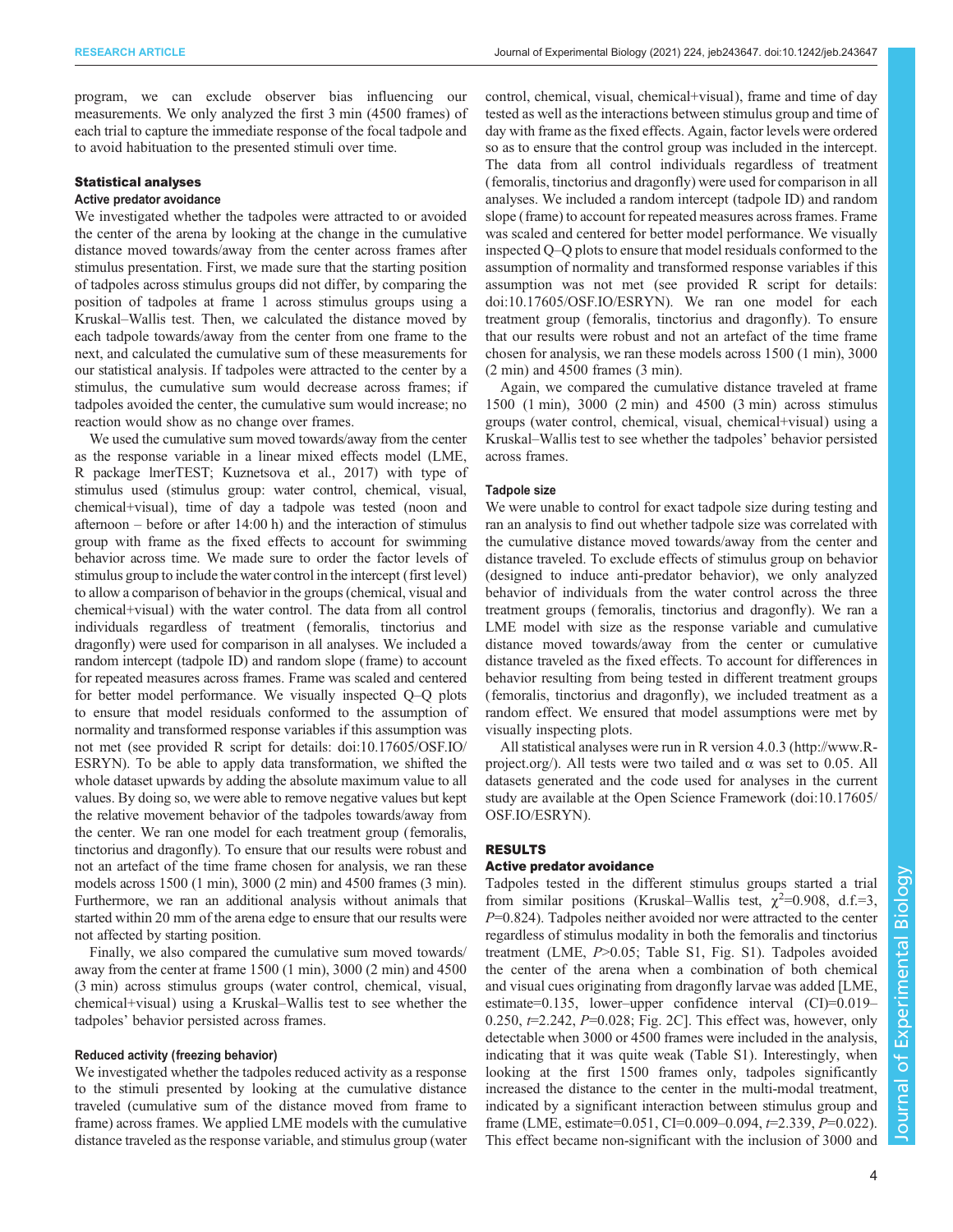<span id="page-4-0"></span>

Fig. 2. Predicted changes in the cumulative distance moved towards/away from the center across frames in the dragonfly treatment group. (A) Comparison between the water control group (N=51) and the chemical group (N=19). (B) Comparison between the water control group (N=51) and the visual group (N=19). (C) Comparison between the water control group (N=51) and the multi-modal (chemical+visual) group (N=19). Differences were analyzed using linear mixed effects models (LME). The intercept of the multi-modal group significantly differed from that of the water control group (LME, 4500 frames, estimate=0.135, lower–upper confidence interval (CI)=0.019–0.250, t=2.242, P=0.028; [Table S1\)](https://journals.biologists.com/jeb/article-lookup/DOI/10.1242/jeb.243647) and so did the change across frames (LME, 1500 frames, estimate=0.051, CI=0.009–0.094, t=2.339, P=0.031; [Table S1](https://journals.biologists.com/jeb/article-lookup/DOI/10.1242/jeb.243647)). \*P<0.05.

4500 frames, showing that the reaction was short lived ([Table S1\)](https://journals.biologists.com/jeb/article-lookup/DOI/10.1242/jeb.243647). The analysis only including those individuals that were within 80 mm of the center showed the same effects ([Table S1\)](https://journals.biologists.com/jeb/article-lookup/DOI/10.1242/jeb.243647). Furthermore, we found no difference in the cumulative distance moved towards/away from the center after 1500 frames (1 min), further indicating that tadpoles' reaction to the stimuli was immediate but short lived (Kruskal–Wallis test,  $\chi^2$ =4.645, d.f.=3, P=0.200; [Table S2\)](https://journals.biologists.com/jeb/article-lookup/DOI/10.1242/jeb.243647). We found no difference in behavior when tadpoles were tested at noon or in the afternoon (LME,  $P > 0.05$ ; [Table S1](https://journals.biologists.com/jeb/article-lookup/DOI/10.1242/jeb.243647)). Overall, tadpole behavior was consistent across frames (Kruskal–Wallis test,  $P > 0.05$ ; [Table S2\)](https://journals.biologists.com/jeb/article-lookup/DOI/10.1242/jeb.243647).

### Reduced activity (freezing behavior)

We found that tadpoles moved more after a conspecific was introduced into the central cylinder (visual stimulus group; LME, estimate=7.775, CI=3.233-12.317,  $t=3.296$ ,  $P=0.001$ ; Fig. 3B). Tadpoles also increased movement across frames (LME, estimate=1.678, CI=0.395–2.962,  $t=2.517$ , P=0.037; Fig. 3B) but this was only significant when 1500 frames were analyzed [\(Table S1](https://journals.biologists.com/jeb/article-lookup/DOI/10.1242/jeb.243647)). This increase in movement was still detectable after 1500 frames (Kruskal–Wallis test,  $\chi^2$ =13, d.f.=3, P=0.005) and 3000 frames (Kruskal–Wallis test,  $\chi^2$ =9.018, d.f.=3, P=0.029)

but not after 4500 frames (Kruskal–Wallis test,  $\chi^2$ =6.781, d.f.=3, P=0.079). Tadpoles neither increased nor decreased movement when stimuli from a dragonfly or heterospecific predatory tadpole were introduced into the arena ([Table S1](https://journals.biologists.com/jeb/article-lookup/DOI/10.1242/jeb.243647), [Fig. S1](https://journals.biologists.com/jeb/article-lookup/DOI/10.1242/jeb.243647)). In both predator treatments (dragonfly and tinctorius), tadpoles moved less when tested later in the day (LME, P>0.05; [Table S1\)](https://journals.biologists.com/jeb/article-lookup/DOI/10.1242/jeb.243647) and this effect was detectable when 3000 and 4500 frames but not 1500 frames were analyzed (LME, P<0.05; [Table S1](https://journals.biologists.com/jeb/article-lookup/DOI/10.1242/jeb.243647)). Overall, tadpole behavior was consistent across frames (Kruskal–Wallis test,  $P > 0.05$ ; [Table S2\)](https://journals.biologists.com/jeb/article-lookup/DOI/10.1242/jeb.243647).

### Tadpole size

The analysis looking at a possible correlation between tadpole size and tadpole behavior (cumulative distance moved towards/ away from the center and cumulative distance traveled) showed that, within the water control, size did not correlate with cumulative distance moved towards/away from the center (LMER, estimate=−0.0014, CI=−0.0036-0.0007,  $t=-1.312$ , P=0.197) or distance traveled (LMER, estimate=−0.00002, CI=-0.00005-0.00001,  $t=-1.184$ ,  $P=0.244$ ) indicating that behavior of individuals between Gosner stages 26 and 30 [\(Gosner, 1960](#page-7-0)) does not innately differ.



Fig. 3. Predicted changes in the cumulative distance traveled across frames in the femoralis treatment group. (A) Comparison between the water control group (N=51) and the chemical group (N=16). (B) Comparison between the water control group (N=51) and the visual group (N=16). (C) Comparison between the water control group (N=51) and the multi-modal (chemical+visual) group (N=16). Differences were analyzed using LME. The intercept of the visual group significantly differed from that of the water control group (LME, 4500 frames, estimate=7.775, CI=3.233-12.317, t=3.296, P=0.001; [Table S1](https://journals.biologists.com/jeb/article-lookup/DOI/10.1242/jeb.243647)) and so did the change across frames (LME, 1500 frames, estimate=1.678, CI=0.395–2.962, t=2.517, P=0.037; [Table S1](https://journals.biologists.com/jeb/article-lookup/DOI/10.1242/jeb.243647)). \*P<0.05.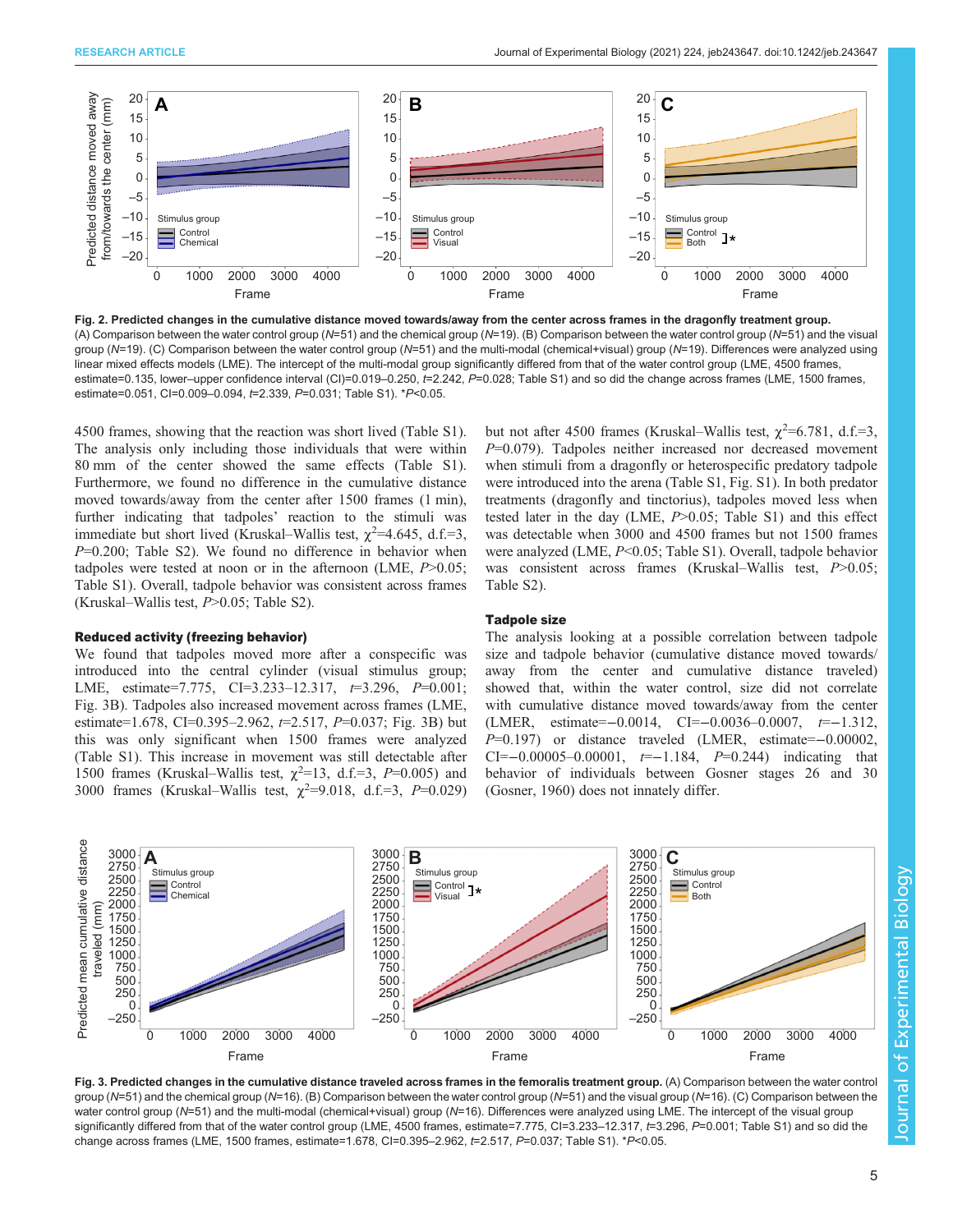#### **DISCUSSION**

Our results demonstrate that A. femoralis tadpoles show active avoidance of a predator stimulus when the stimulus originates from a dragonfly larva. Tadpoles either moved away from the center or remained at the edge of the arena throughout the experiment. Importantly, this avoidance behavior only occurred when both visual and olfactory information were available, was immediate and decreased over time. No changes in behavior occurred when stimuli originated from a conspecific or predatory heterospecific tadpole. We also show that focal tadpoles increased swimming activity when visual information from a conspecific was presented but did not change activity in response to stimuli from predators. Interestingly, our results demonstrate that tadpole activity decreased in the afternoon in both predator treatments but not in the conspecific femoralis treatment.

We had three predictions regarding the reaction of our focal tadpoles to the different predatory cues provided in our experiment. First, we predicted that tadpoles would show reduced movement when presented with predator stimuli compared with control trials with no predator stimuli. Our results do not support this hypothesis as tadpoles did not decrease swimming activity in response to predator kairomones. Studies investigating anti-predator behavior in anuran tadpoles often use a combination of kairomones and conspecific alarm cues, or feed predators with prey (e.g. [Mandrillon, 2005](#page-7-0); [Schoeppner and Relyea, 2005;](#page-8-0) [Mirza et al.,](#page-7-0) [2006](#page-7-0); [Lucon-Xiccato et al., 2016](#page-7-0); [Supekar and Gramapurohit,](#page-8-0) [2020](#page-8-0)). In our experiments, we only used kairomones from starved predators, which might have resulted in an overall weaker response in our focal tadpoles. Tadpoles of Indosylvirana temporalis did show anti-predator behavior (stayed away from the predator, reduced distance traveled and increased burst speed) in response to chemical cues from tadpole-fed predators but not in response to starved predators. Furthermore, experienced I. temporalis tadpoles showed stronger responses compared with naive individuals [\(Mogali et al., 2012\)](#page-7-0). This could explain why our tadpoles did not reduce traveling distance by becoming immobile in response to any predator stimuli. Such a response might only occur when conspecific alarm cues or cues from prey fed predators are present as an indicator of immediate danger. Furthermore, animals might show different behaviors or levels of response to predator kairomones, alarm cues and a combination of the two [\(Schoeppner and Relyea, 2005](#page-8-0)).

Second, we predicted that tadpoles would differ in the information (chemical, visual or both) used to detect certain predators. We are unable to confirm or refute this hypothesis because we were able to detect a response in our focal tadpoles to predator stimuli from dragonfly larvae but not to predatory, heterospecific *D. tinctorius* tadpoles. Either naive *A. femoralis* tadpoles are unable to discriminate between conspecific and heterospecific tadpoles or they do not perceive them as a threat. Our focal tadpoles did increase swimming activity in response to visual cues from conspecifics but not in response to heterospecifics. Furthermore, such an increased activity was not shown in the bimodal condition in which both visual and chemical cues were available. This indicates that this result might be an artefact of our between-individual test design. Nonetheless, this results could indicate that A. femoralis tadpoles can discriminate conspecifics from heterospecifics but do not perceive them as a threat and, possibly, need to gain experience to show a response. Previous work demonstrated that animals can recognize and distinguish between different predators (e.g. [Feminella and Hawkins, 1994;](#page-6-0) [Hettyey](#page-7-0) [et al., 2011](#page-7-0); [Kiesecker et al., 1996](#page-7-0); [Supekar and Gramapurohit,](#page-8-0)

[2018\)](#page-8-0), use different modalities to recognize them (e.g. [Kiesecker](#page-7-0) [et al., 1996](#page-7-0)) and show distinct behavioral responses to these different predators (e.g. [Schmidt and Amézquita, 2001](#page-8-0)). Allobates femoralis tadpoles might not innately recognize all predators but need to learn to respond to certain predator species (e.g. [Crane et al.,](#page-6-0) [2017; Epp and Gabor, 2008](#page-6-0); [Gonzalo et al., 2009\)](#page-7-0).

We also predicted that tadpoles would respond differently depending on the predator type, as a result of differences in foraging mode. Our data do not support a differential response because tadpoles did not show any reaction to the heterospecific D. tinctorius tadpoles. However, our results indicate a stronger reaction (less swimming activity) to predator stimuli later in the day, which could be associated with increased predator activity later in the day. Our focal tadpoles moved less in the afternoon in both the dragonfly and tinctorius treatment. Previous work has demonstrated that temporal variation in predation risk can affect the intensity of anti-predator responses, which was formulated under the 'risk allocation hypothesis' (RAH; [Lima and Bednekoff, 1999\)](#page-7-0). For example, red-backed salamanders (Plethodon cinereus) show stronger anti-predator behavior to chemical cues originating from garter snakes (Thamnophis sirtalis) earlier at night, probably because garter snakes are more active earlier at night ([Sullivan](#page-8-0) [et al., 2005\)](#page-8-0). Similarly, tadpoles of the wood frog (Lithobates sylvaticus) trained to expect predator odor (from a tiger salamander, Ambystoma tigrinum) during the mornings, later responded more strongly to that odor in the mornings than they did at night. A second group that was treated in the opposite way (receiving the predator odor in the evening) showed a stronger response in the evenings [\(Ferrari et al., 2008; Ferrari and Chivers, 2009](#page-7-0)). We currently have no knowledge about the activity pattern of the predator species we used. Another possibility is that lower water temperature in the afternoon could have reduced swimming activity in the tadpoles. However, we can safely exclude this alternative, because temperatures generally increase across the day and we found no decrease in activity during the afternoon in the femoralis group. Nonetheless, future studies should record water temperature to exclude such effects.

Lastly, we predicted that tadpoles would show stronger antipredator responses in the presence of both visual and chemical cues, compared with uni-modal cues. Our results confirm this hypothesis as we found that A. femoralistadpoles avoided the center of an arena in the dragonfly treatment only if both visual and chemical information was presented. The presence of mere chemical cues alone could provide information about the presence of a predator but not provide sufficient information on the appropriate escape response such as directionality of escape. Visual cues alone might not suffice to elicit a response because visibility might be low as a result of the prey's low visual acuity or, in aquatic ecosystems, high water turbidity. Active avoidance of predator stimuli together with decreased activity was shown in common frog (Rana temporaria) and I. temporalis tadpoles when presented with a caged dragonfly nymph [\(Laurila et al., 1997; Mogali et al., 2012\)](#page-7-0), water including dragonfly kairomones ([Laurila, 2000\)](#page-7-0) or water from prey-fed predators ([Mogali et al., 2012\)](#page-7-0). From our current results, it is not clear whether uni-modal cues are used by A. femoralis tadpoles to detect predators. Effects of perturbation at the start of a trial might have masked weaker responses in the uni-modal groups, preventing us from reliably detecting them. Tadpoles of A. femoralis might, however, need both visual and chemical information to show a defense reaction. Whether uni-modal cues can be used by our tadpoles should be investigated in a future experiment controlling for perturbation at the start of a trial.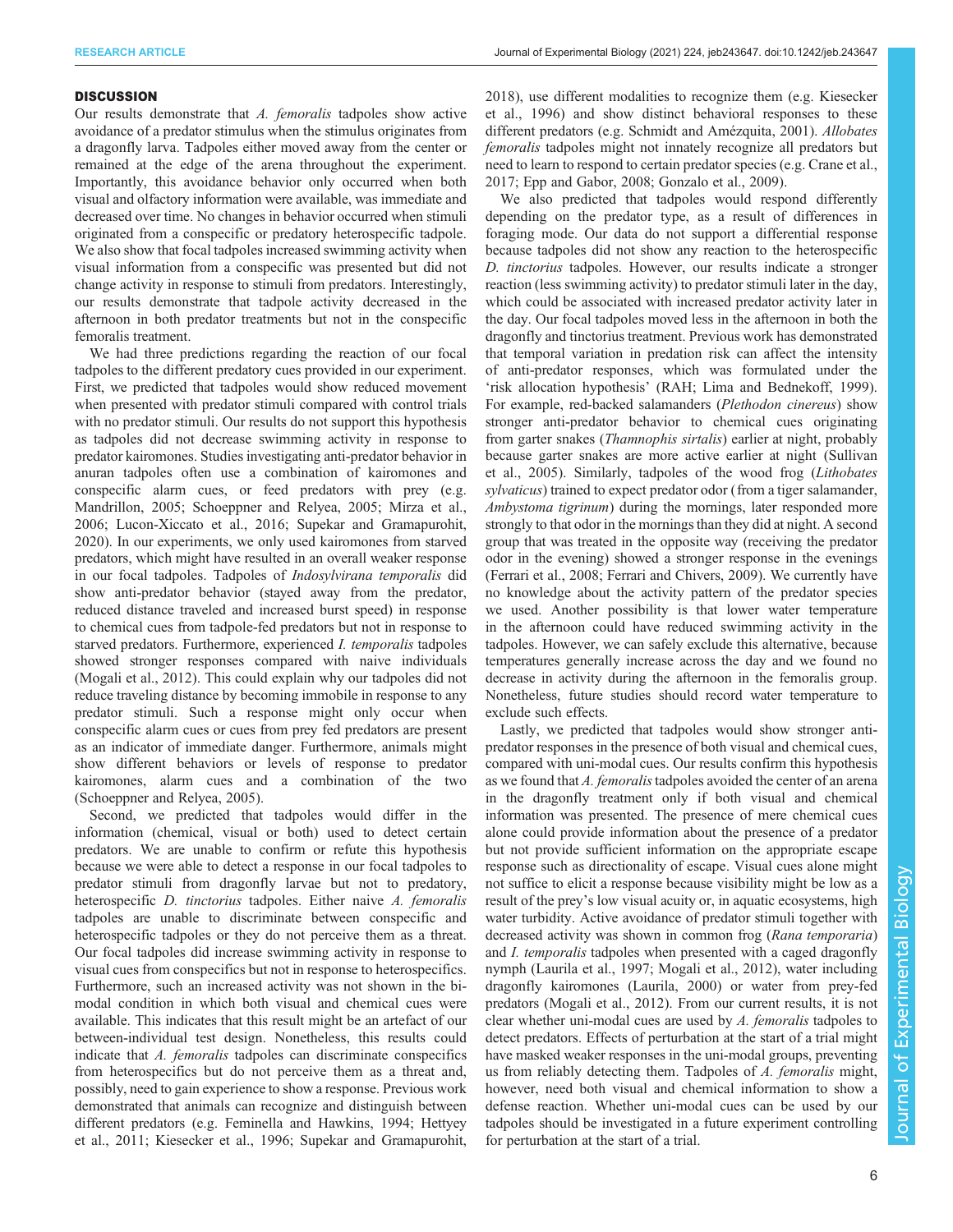<span id="page-6-0"></span>Importantly, to our knowledge, this is the first study investigating tadpole anti-predator responses in a poison frog (Dendrobatidae sensu AmphibiaWeb, 2021) with terrestrial egg deposition and tadpole transport to small terrestrial pools (but see [Stynoski and](#page-8-0) [Noble, 2011](#page-8-0)). In this frog family, terrestrial egg deposition with tadpole transport to water bodies is consider the synapomorphic breeding mode ([Lötters et al., 2007](#page-7-0); Crump, 2015; [Grant et al.,](#page-7-0) [2017](#page-7-0)). In our study species, eggs are externally fertilized and laid in the leaf litter ([Weygoldt, 1980](#page-8-0)). After 15–20 days of larval development, the tadpoles are transported and spread across several water bodies mainly by males ([Ringler et al., 2013\)](#page-8-0). Males base their decisions on where to deposit tadpoles on pool size but also on the presence or absence of predators [\(McKeon and](#page-7-0) [Summers, 2013;](#page-7-0) see also Correa and Rodrigues, 2015; Brown et al., 2008 and [Schulte et al., 2013](#page-8-0) for similar findings in other anuran and dendrobatid species). Consequently, selection to evolve antipredator measures might be weak in A. femoralis tadpoles. Parental care could be the most effective anti-predator measure in our study system because fleeing or freezing behavior to avoid predators might only be of limited success in small water bodies.

The response shown by the tadpoles in this study was probably innate recognition. Tadpoles were collected from pools without visible predators and are unlikely to have had experience with the predators used in our study. Future studies could look at how tadpoles behave in response to predator stimuli when they have prior experience with predation. Such a setup would also allow the investigation of how conspecific alarm substances affect tadpole behavior and whether learning is involved in predator recognition in A. femoralis.

In summary, contrary to our expectations and previous studies in other anuran species (Batabyal et al., 2014; [Petranka and Hayes,](#page-7-0) [1998;](#page-7-0) [Takahara et al., 2012](#page-8-0); but see [Hettyey et al., 2011](#page-7-0)), we found no reduction in activity (distance traveled across frames) in A. femoralis tadpoles but instead an increase in swimming activity in response to visual cues of a conspecific. Our data demonstrate, however, that focal tadpoles did actively avoid the source of predator stimuli by staying further away from the center of the arena when both visual and chemical information from a dragonfly larva was present. Finally, our study shows that tadpoles of the poison frog A. femoralis rely on multimodal cues to detect certain predators but could require previous experience to recognize less-common predators. This is, to our knowledge, the first study looking at antipredator behavior in tadpoles of a poison frog, providing a stepping stone to further investigations that might elucidate whether and how conspecific alarm substances alter tadpole anti-predator behavior.

#### Acknowledgements

We are grateful to Véronique Helfer, Walter Hödl, Lisa Schretzmeyer and Julia Wotke, who assisted with fieldwork in French Guiana.

#### Competing interests

The authors declare no competing or financial interests.

#### Author contributions

Conceptualization: R.M., A.P., M. Ringler, E.R.; Methodology: R.M., A.P., M. Ringler, E.R.; Software: J.O.; Validation: B.S., R.M., A.P., S.A.R., J.O., M. Ringler, E.R.; Formal analysis: B.S., M. Rath, S.A.R.; Investigation: R.M., A.P.; Resources: E.R.; Data curation: B.S., R.M., E.R.; Writing - original draft: B.S., M. Rath, E.R.; Writing - review & editing: B.S., R.M., M. Rath, A.P., S.A.R., J.O., M. Ringler, E.R.; Visualization: B.S.; Supervision: A.P., M. Ringler, E.R.; Project administration: M. Ringler, E.R.; Funding acquisition: E.R.

#### Funding

This work was supported by the Austrian Science Fund (FWF) [P24788, T699 and P31518 to E.R.; P33728 to M.R.; J3827 to Thomas Bugnyar, Tecumseh Fitch and

Ludwig Huber]; and by the Austrian Bundesministerium für Wissenschaft, Forschung und Wirtschaft [IS761001 to J.O. (Tecumseh Fitch, Thomas Bugnyar and Ludwig Huber)]. A.P. was supported by the European Union's Horizon 2020 research and innovation programme under the Marie Sklodowska-Curie grant agreement no. 835530. S.A.R. was supported by the HT faculty, Lund University. We thank the CNRS Nouragues Ecological Research Station, which benefited from the 'Investissement d'Avenir' grants managed by the Agence Nationale de la Recherche (AnaEE France ANR-11-INBS-0001; Labex CEBA ANR-10-LABX-25-01). Open access funding provided by University of Vienna. Deposited in PMC for immediate release.

#### Data availability

All datasets generated and the code used for analyses in the current study are available from the Open Science Framework: [doi:10.17605/OSF.IO/ESRYN.](https://osf.io/esryn/)

#### References

- Amé[zquita, A., Lima, A. P., Jehle, R., Castellanos, L., Ramos, Ó., Crawford,](https://doi.org/10.1111/j.1095-8312.2009.01324.x) A. J., Gasser, H. and Hödl, W[. \(2009\). Calls, colours, shape, and genes: a multi](https://doi.org/10.1111/j.1095-8312.2009.01324.x)[trait approach to the study of geographic variation in the Amazonian frog](https://doi.org/10.1111/j.1095-8312.2009.01324.x) Allobates femoralis. Biol. J. Linn. Soc. 98[, 826-838. doi:10.1111/j.1095-8312.2009.01324.x](https://doi.org/10.1111/j.1095-8312.2009.01324.x)
- Amo, L., Lopez, P. and Martin, J[. \(2004\). Wall lizards combine chemical and visual](https://doi.org/10.1016/j.anbehav.2003.08.005) [cues of ambush snake predators to avoid overestimating risk inside refuges.](https://doi.org/10.1016/j.anbehav.2003.08.005) Anim. Behav. 67[, 647-653. doi:10.1016/j.anbehav.2003.08.005](https://doi.org/10.1016/j.anbehav.2003.08.005)
- Amo, L., Lopez, P. and Martin, J[. \(2006\). Can wall lizards combine chemical and](https://doi.org/10.1111/j.1439-0310.2005.01170.x) [visual cues to discriminate predatory from non-predatory snakes inside refuges?](https://doi.org/10.1111/j.1439-0310.2005.01170.x) Ethol. 112[, 478-484. doi:10.1111/j.1439-0310.2005.01170.x](https://doi.org/10.1111/j.1439-0310.2005.01170.x)
- AmphibiaWeb (2021). AmphibiaWeb: Information on amphibian biology and conservation. [www.amphibiaweb.org.](http://www.amphibiaweb.org) Accessed 3 March 2021.
- ASAB [\(2020\). Guidelines for the treatment of animals in behavioural research and](https://doi.org/10.1016/j.anbehav.2019.11.002) teaching. Anim. Behav. 159[, 1-11. doi:10.1016/j.anbehav.2019.11.002](https://doi.org/10.1016/j.anbehav.2019.11.002)
- [Azevedo-Ramos, C., van Sluys, M., Hero, J.-M. and Magnusson, W. E](https://doi.org/10.2307/1564891). (1992). [Influence of tadpole movement on predation by odonate naiads.](https://doi.org/10.2307/1564891) J. Herpetol. 26, [335-338. doi:10.2307/1564891](https://doi.org/10.2307/1564891)
- [Batabyal, A., Gosavi, S. M. and Gramapurohit, N. P](https://doi.org/10.1007/s12038-014-9455-7). (2014). Determining sensitive [stages for learning to detect predators in larval bronzed frogs: importance of alarm](https://doi.org/10.1007/s12038-014-9455-7) cues in learning. J. Biosci. 39[, 701-710. doi:10.1007/s12038-014-9455-7](https://doi.org/10.1007/s12038-014-9455-7)
- [Berejikian, B. A., Tezak, E. P. and LaRae, A. L](https://doi.org/10.1023/A:1025887015436). (2003). Innate and enhanced [predator recognition in hatchery-reared chinook salmon.](https://doi.org/10.1023/A:1025887015436) Environ. Biol. Fishes. 67, [241-251. doi:10.1023/A:1025887015436](https://doi.org/10.1023/A:1025887015436)
- Blumstein, D. T[. \(2006\). The multipredator hypothesis and the evolutionary](https://doi.org/10.1111/j.1439-0310.2006.01209.x) [persistence of antipredator behavior.](https://doi.org/10.1111/j.1439-0310.2006.01209.x) Ethol. 112, 209-217. doi:10.1111/j.1439- [0310.2006.01209.x](https://doi.org/10.1111/j.1439-0310.2006.01209.x)
- Bongers, F., Charles-Dominique, P., Forget, P.-M. and Théry, M. (2001). Nouragues: Dynamics and Plant-Animal Interactions in A Neotropical Rainforest: Monographiae Biologicae. Dordrecht, The Netherlands: Kluwer Academic Publishers.
- Boulenger, G. A. (1884). On a collection of frogs from Yurimaguas, Huallaga River, Northern Peru. Proc. Zool. Soc. London 1883, 635-638.
- Bradski, G. and Kaehler, A. (2000). OpenCV. Dr. Dobb's J. Softw. Tools 3.
- [Brown, J. L., Morales, V. and Summers, K](https://doi.org/10.1111/j.1420-9101.2008.01609.x). (2008). Divergence in parental care, [habitat selection and larval life history between two species of Peruvian poison](https://doi.org/10.1111/j.1420-9101.2008.01609.x) frogs: an experimental analysis. J. Evol. Biol. 21[, 1534-1543. doi:10.1111/j.1420-](https://doi.org/10.1111/j.1420-9101.2008.01609.x) [9101.2008.01609.x](https://doi.org/10.1111/j.1420-9101.2008.01609.x)
- [Chivers, D. P., Brown, G. E. and Smith, R. J. F](https://doi.org/10.1086/285945). (1996). The evolution of chemical [alarm signals: Attracting predators benefits alarm signal senders.](https://doi.org/10.1086/285945) Am. Nat. 148, [649-659. doi:10.1086/285945](https://doi.org/10.1086/285945)
- [Chivers, D. P., Mirza, R. S., Bryer, P. J. and Kiesecker, J. M](https://doi.org/10.1139/z01-049). (2001). Threat[sensitive predator avoidance by slimy sculpins: Understanding the importance of](https://doi.org/10.1139/z01-049) [visual versus chemical information.](https://doi.org/10.1139/z01-049) Can. J. Zool. 79, 867-873. doi:10.1139/z01- [049](https://doi.org/10.1139/z01-049)
- Correa, F. S. and Rodrigues, L. C[. \(2015\). Are leaf-litter anurans with aquatic](https://doi.org/10.1163/15707563-00002458) [reproduction affected by distance to forest edge and presence of predators?](https://doi.org/10.1163/15707563-00002458) Anim. Biol. 65[, 33-43. doi:10.1163/15707563-00002458](https://doi.org/10.1163/15707563-00002458)
- [Crane, A. L., Demuth, B. S. and Ferrari, M. C. O](https://doi.org/10.1093/beheco/arw161). (2017). Experience with predators [shapes learning rules in larval amphibians.](https://doi.org/10.1093/beheco/arw161) Behav. Ecol. 28, 312-318. doi:10. [1093/beheco/arw161](https://doi.org/10.1093/beheco/arw161)
- Crump, M. L[. \(2015\). Anuran reproductive modes: evolving perspectives.](https://doi.org/10.1670/14-097) J. Herpetol. 49[, 1-16. doi:10.1670/14-097](https://doi.org/10.1670/14-097)
- Epp, K. J. and Gabor, C. R[. \(2008\). Innate and learned predator recognition](https://doi.org/10.1111/j.1439-0310.2008.01494.x) [mediated by chemical signals in](https://doi.org/10.1111/j.1439-0310.2008.01494.x) Eurycea nana. Ethology 114, 607-615. doi:10. [1111/j.1439-0310.2008.01494.x](https://doi.org/10.1111/j.1439-0310.2008.01494.x)
- Erich, M., Ringler, M., Hödl, W. and Ringler, E. (2015). Brood-partitioning [behaviour in unpredictable environments: hedging the bets?](https://doi.org/10.1007/s00265-015-1913-1) Behav. Ecol. Sociobiol. 69[, 1011-1017. doi:10.1007/s00265-015-1913-1](https://doi.org/10.1007/s00265-015-1913-1)
- Feminella, J. W. and Hawkins, C. P[. \(1994\). Tailed frog tadpoles differentially alter](https://doi.org/10.2307/1467249) [their feeding behavior in response to non-visual cues from four predators.](https://doi.org/10.2307/1467249) J. N. Am. Benthol. Soc. 13[, 310-320. doi:10.2307/1467249](https://doi.org/10.2307/1467249)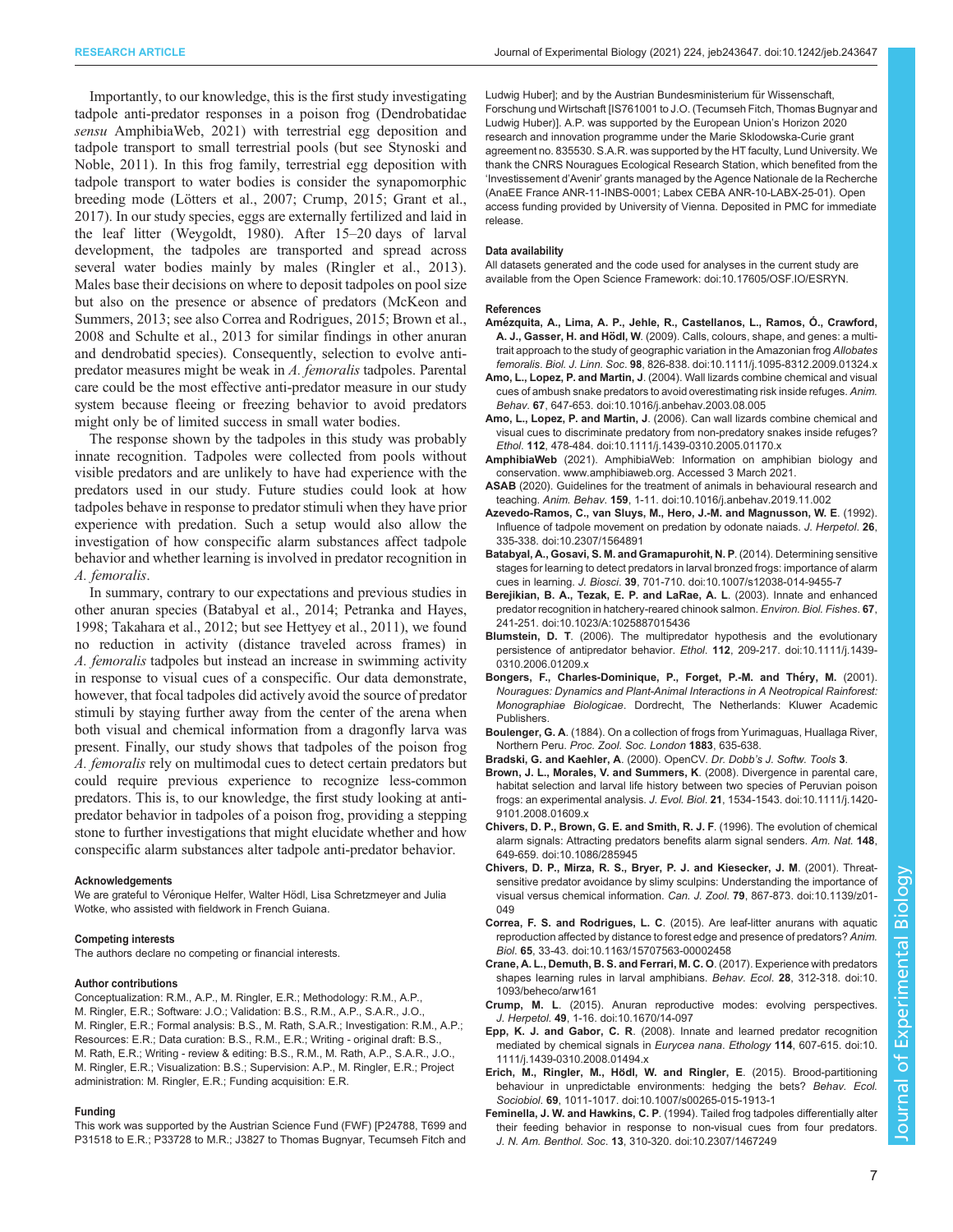- <span id="page-7-0"></span>Fendt, M[. \(2006\). Exposure to urine of canids and felids, but not of herbivores,](https://doi.org/10.1007/s10886-006-9186-9) [induces defensive behavior in laboratory rats.](https://doi.org/10.1007/s10886-006-9186-9) J. Chem. Ecol. 32, 2617-2627. [doi:10.1007/s10886-006-9186-9](https://doi.org/10.1007/s10886-006-9186-9)
- Ferrari, M. C. and Chivers, D. P[. \(2009\). Temporal variability, threat sensitivity and](https://doi.org/10.1016/j.anbehav.2009.03.016) [conflicting information about the nature of risk: Understanding the dynamics of](https://doi.org/10.1016/j.anbehav.2009.03.016) [tadpole antipredator behaviour.](https://doi.org/10.1016/j.anbehav.2009.03.016) Anim. Behav. 78, 11-16. doi:10.1016/j.anbehav. [2009.03.016](https://doi.org/10.1016/j.anbehav.2009.03.016)
- Ferrari, M. C. O., Gonzalo, A., Messier, F. and Chivers, D. P. (2007). Generalization of learned predator recognition: an experimental test and framework for future studies. Proc. R. Soc. Lond. B 274, 1853-1859.
- [Ferrari, M. C., Messier, F. and Chivers, D. P](https://doi.org/10.1093/beheco/arn056). (2008). Larval amphibians learn to [match antipredator response intensity to temporal patterns of risk.](https://doi.org/10.1093/beheco/arn056) Behav. Ecol. 19[, 980-983. doi:10.1093/beheco/arn056](https://doi.org/10.1093/beheco/arn056)
- [Ferrari, M. C. O., Wisenden, B. D. and Chivers, D. P](https://doi.org/10.1139/Z10-029). (2010). Chemical ecology of predator–[prey interactions in aquatic ecosystems: A review and prospectus.](https://doi.org/10.1139/Z10-029) Can. J. Zool. 88[, 698-724. doi:10.1139/Z10-029](https://doi.org/10.1139/Z10-029)
- Fischer, M.-T., Ringler, M., Ringler, E. and Pašukonis, A. (2020). Reproductive [behavior drives female space use in a sedentary Neotropical frog.](https://doi.org/10.7717/peerj.8920) PeerJ 8, e8920. [doi:10.7717/peerj.8920](https://doi.org/10.7717/peerj.8920)
- Fouilloux, C., Fromhage, L., Valkonen, J. K. and Rojas, B. (2020). Sizedependent tradeoffs in aggressive behavior towards kin. bioRxiv 2020, 10.26.350132.
- Gascon, C[. \(1992\). Aquatic predators and tadpole prey in Central Amazonia: field](https://doi.org/10.2307/1940173) [data and experimental manipulations.](https://doi.org/10.2307/1940173) Ecol. 73, 971-980. doi:10.2307/1940173
- Gonzalo, A., Lopez, P. and Martin, J[. \(2009\). Learning, memorizing and apparent](https://doi.org/10.1007/s10071-009-0232-1) [forgetting of chemical cues from new predators by Iberian green frog tadpoles.](https://doi.org/10.1007/s10071-009-0232-1) Anim. Cogn. 12[, 745-750. doi:10.1007/s10071-009-0232-1](https://doi.org/10.1007/s10071-009-0232-1)
- Gosner, K. L. (1960). A simplified table for taging anuran embryos and larvae with notes on identification. Herpetologica 16, 183-190.
- Göth, A[. \(2001\). Innate predator-recognition in Australian brush-turkey \(](https://doi.org/10.1163/156853901750077826)Alectura lathami[, Megapodiidae\) hatchlings](https://doi.org/10.1163/156853901750077826). Behaviour 138, 117-136. doi:10.1163/ [156853901750077826](https://doi.org/10.1163/156853901750077826)
- Gottsberger, B. and Gruber, E[. \(2004\). Temporal partitioning of reproductive](https://doi.org/10.1017/S0266467403001172) [activity in a neotropical anuran community.](https://doi.org/10.1017/S0266467403001172) J. Trop. Ecology. 20, 271-280. doi:10. [1017/S0266467403001172](https://doi.org/10.1017/S0266467403001172)
- [Grant, T., Rada, M., Anganoy-Criollo, M., Batista, A., Dias, P. H., Jeckel, A. M.,](https://doi.org/10.2994/SAJH-D-17-00017.1) [Machado, D. J. and Rueda-Almonacid, J. V](https://doi.org/10.2994/SAJH-D-17-00017.1). (2017). Phylogenetic systematics [of dart-poison frogs and their relatives revisited \(Anura: Dendrobatoidea\).](https://doi.org/10.2994/SAJH-D-17-00017.1) S. Am. J. Herpetol. 12[, S1-S90. doi:10.2994/SAJH-D-17-00017.1](https://doi.org/10.2994/SAJH-D-17-00017.1)
- [Hammond, J. I., Luttbeg, B. and Sih, A](https://doi.org/10.1890/06-1236). (2007). Predator and prey space use: [dragonflies and tadpoles in an interactive game.](https://doi.org/10.1890/06-1236) Ecol. 88, 1525-1535. doi:10. [1890/06-1236](https://doi.org/10.1890/06-1236)
- Helfman, G. S[. \(1989\). Threat-sensitive predator avoidance in damselfish](https://doi.org/10.1007/BF00300117)[trumpetfish interactions.](https://doi.org/10.1007/BF00300117) Behav. Ecol. Sociobiol. 24, 47-58. doi:10.1007/ [BF00300117](https://doi.org/10.1007/BF00300117)
- [Hettyey, A., Vincze, K., Zsarnoczai, S., Hoi, H. and Laurila, A](https://doi.org/10.1111/j.1420-9101.2011.02233.x). (2011). Costs and [benefits of defences induced by predators differing in dangerousness.](https://doi.org/10.1111/j.1420-9101.2011.02233.x) J. Evol. Biol. 24[, 1007-1019. doi:10.1111/j.1420-9101.2011.02233.x](https://doi.org/10.1111/j.1420-9101.2011.02233.x)
- Hettyey, A., Rölli, F., Thürlimann, N., Zü[rcher, A.-C. and Van Buskirk, J](https://doi.org/10.1111/j.1095-8312.2012.01923.x). (2012). [Visual cues contribute to predator detection in anuran larvae.](https://doi.org/10.1111/j.1095-8312.2012.01923.x) Biol. J. Linn. Soc. 106[, 820-827. doi:10.1111/j.1095-8312.2012.01923.x](https://doi.org/10.1111/j.1095-8312.2012.01923.x)
- Hettyey, A., Thonhauser, K. E., Bokony, V., Penn, D. J., Hoi, H. and Griggio, M. (2016). Naive tadpoles do not recognize recent invasive predatory fishes as dangerous. Ethol. 97, 2975-2985.
- [Heyer, W. R., McDiarmid, R. W. and Weigmann, D. L](https://doi.org/10.2307/2989753). (1975). Tadpoles, predation [and pond habitats in the Tropics.](https://doi.org/10.2307/2989753) Biotropica 7, 100. doi:10.2307/2989753
- Johansson, F[. \(1991\). Foraging modes in an assemblage of odonate larvae](https://doi.org/10.1007/BF00006721)  [effects of prey and interference.](https://doi.org/10.1007/BF00006721) Hydrobiologia 209, 79-87. doi:10.1007/ [BF00006721](https://doi.org/10.1007/BF00006721)
- [Kaefer, I. L., Montanarin, A., da Costa, R. S. and Lima, A. P](https://doi.org/10.1670/10-224). (2012). Temporal [patterns of reproductive activity and site attachment of the brilliant-thighed frog](https://doi.org/10.1670/10-224) Allobates femoralis from central Amazonia. J. Herpetol. 46[, 549-554. doi:10.1670/](https://doi.org/10.1670/10-224) [10-224](https://doi.org/10.1670/10-224)
- Kats, L. B. and Dill, L. M[. \(1998\). The scent of death: Chemosensory assessment of](https://doi.org/10.1080/11956860.1998.11682468) predation risk by prey animals. Ecoscience 5[, 361-394. doi:10.1080/11956860.](https://doi.org/10.1080/11956860.1998.11682468) [1998.11682468](https://doi.org/10.1080/11956860.1998.11682468)
- [Kiesecker, J. M., Chivers, D. P. and Blaustein, A. R](https://doi.org/10.1006/anbe.1996.0271). (1996). The use of chemical [cues in predator recognition by western toad tadpoles.](https://doi.org/10.1006/anbe.1996.0271) Anim. Behav. 52, [1237-1245. doi:10.1006/anbe.1996.0271](https://doi.org/10.1006/anbe.1996.0271)
- [Kiesecker, J. M., Skelly, D. K., Beard, K. H. and Preisser, E](https://doi.org/10.1073/pnas.96.16.9165). (1999). Behavioral reduction of infection risk. [Proc. Natl. Acad. Sci. USA](https://doi.org/10.1073/pnas.96.16.9165) 96, 9165-9168. doi:10.1073/ [pnas.96.16.9165](https://doi.org/10.1073/pnas.96.16.9165)
- [Kuznetsova, A., Brockhoff, P. B. and Christensen, R. H. B](https://doi.org/10.18637/jss.v082.i13). (2017). lmerTest [Package: Tests in Linear Mixed Effects Models.](https://doi.org/10.18637/jss.v082.i13) J. Stat. Softw. 82, 1-26. doi:10. [18637/jss.v082.i13](https://doi.org/10.18637/jss.v082.i13)
- Landeira-Dabarca, A., Nä[slund, J., Johnsson, J. I. and Álvarez, M](https://doi.org/10.1007/s10211-019-00324-8). (2019). Cue [recognition and behavioural responses in the three-spined stickleback](https://doi.org/10.1007/s10211-019-00324-8) (Gasterosteus aculeatus[\) under risk of fish predation.](https://doi.org/10.1007/s10211-019-00324-8) Acta Ethologica 22, [209-221. doi:10.1007/s10211-019-00324-8](https://doi.org/10.1007/s10211-019-00324-8)
- [Lau, M. J., Wilson, C. C. and Neff, B. D](https://doi.org/10.1111/eth.13163). (2021). Innate and learned predator [recognition across populations of Atlantic salmon,](https://doi.org/10.1111/eth.13163) Salmo salar. Ethol. 127, [563-571. doi:10.1111/eth.13163](https://doi.org/10.1111/eth.13163)
- Laurila, A[. \(2000\). Behavioural responses to predator chemical cues and local](https://doi.org/10.1034/j.1600-0706.2000.880118.x) [variation in antipredator performance in](https://doi.org/10.1034/j.1600-0706.2000.880118.x) Rana temporaria tadpoles. Oikos 88, [159-168. doi:10.1034/j.1600-0706.2000.880118.x](https://doi.org/10.1034/j.1600-0706.2000.880118.x)
- Laurila, A. and Kujasalo, J[. \(1999\). Habitat duration, predation risk and phenotypic](https://doi.org/10.1046/j.1365-2656.1999.00354.x) [plasticity in common frog \(](https://doi.org/10.1046/j.1365-2656.1999.00354.x)Rana temporaria) tadpoles. J. Anim. Ecol. 68, [1123-1132. doi:10.1046/j.1365-2656.1999.00354.x](https://doi.org/10.1046/j.1365-2656.1999.00354.x)
- Laurila, A., Kujasalo, J. and Ranta, E[. \(1997\). Different antipredator behaviour in](https://doi.org/10.1007/s002650050349) [two anuran tadpoles: effects of predator diet.](https://doi.org/10.1007/s002650050349) Behav. Ecol. Sociobiol. 40, 329-336. [doi:10.1007/s002650050349](https://doi.org/10.1007/s002650050349)
- Laurila, A., Järvi-Laturi, M., Pakkasmaa, S. and Merilä, J. (2004). Temporal variation in predation risk: Stage–[dependency, graded responses and fitness](https://doi.org/10.1111/j.0030-1299.2004.13126.x) [costs in tadpole antipredator defences.](https://doi.org/10.1111/j.0030-1299.2004.13126.x) Oikos 107, 90-99. doi:10.1111/j.0030- [1299.2004.13126.x](https://doi.org/10.1111/j.0030-1299.2004.13126.x)
- Lawler, S. P[. \(1989\). Behavioural responses to predators and predation risk in four](https://doi.org/10.1016/S0003-3472(89)80142-3) species of larval anurans. Anim. Behav. 38[, 1039-1047. doi:10.1016/S0003-](https://doi.org/10.1016/S0003-3472(89)80142-3) [3472\(89\)80142-3](https://doi.org/10.1016/S0003-3472(89)80142-3)
- Lima, S. L. and Bednekoff, P. A[. \(1999\). Temporal variation in danger drives](https://doi.org/10.1086/303202) [antipredator behavior: the predation risk allocation hypothesis.](https://doi.org/10.1086/303202) Am. Nat. 153, [649-659. doi:10.1086/303202](https://doi.org/10.1086/303202)
- Lima, S. L. and Dill, L. M[. \(1990\). Behavioral decisions made under the risk of](https://doi.org/10.1139/z90-092) [predation: a review and prospectus.](https://doi.org/10.1139/z90-092) Can. J. Zool. 68, 619-640. doi:10.1139/z90- [092](https://doi.org/10.1139/z90-092)
- Lötters, S., Jungfer, K.-H., Henkel, F. W. and Schmidt, W. (2007). Poison Frogs: Biology, Species & Captive Husbandry. Frankfurt am Main, Germany: Edition Chimaira.
- [Lucon-Xiccato, T., Chivers, D. P., Mitchell, M. D. and Ferrari, M. C. O](https://doi.org/10.1098/rsbl.2016.0560). (2016). [Making the dead talk: alarm cue-mediated antipredator behaviour and learning](https://doi.org/10.1098/rsbl.2016.0560) [are enhanced when injured conspecifics experience high predation risk.](https://doi.org/10.1098/rsbl.2016.0560) Biol. Lett. 12[, 20160560. doi:10.1098/rsbl.2016.0560](https://doi.org/10.1098/rsbl.2016.0560)
- [Maag, N., Gehrer, L. and Woodhams, D. C](https://doi.org/10.1007/s00359-012-0750-1). (2012). Sink or swim: A test of tadpole [behavioral responses to predator cues and potential alarm pheromones from skin](https://doi.org/10.1007/s00359-012-0750-1) secretions. J. Comp. Physiol. A 198[, 841-846. doi:10.1007/s00359-012-0750-1](https://doi.org/10.1007/s00359-012-0750-1)
- Maher, J. M., Werner, E. E. and Denver, R. J. (2013). Stress hormones mediate predator-induced phenotypic plasticity in amphibian tadpoles. Proc. Biol. Sci. 280, 20123075.
- Mandrillon, A.-L. S. [\(2005\). Prior exposure to conspecific chemical cues affects](https://doi.org/10.1127/0003-9136/2005/0164-0001) [predator recognition in larval common toad \(](https://doi.org/10.1127/0003-9136/2005/0164-0001)Bufo bufo). Arch. Hydrobiol. 164, [1-12. doi:10.1127/0003-9136/2005/0164-0001](https://doi.org/10.1127/0003-9136/2005/0164-0001)
- Mathis, A. and Vincent, F. (2000). Differential use of visual and chemical cues in predator recognition and threat-sensitive predator-avoidance responses by larval newts (Notophthalmus viridescens). Can. J. Zool. 78, 1646-1652.
- [Mogali, S. M., Saidapur, S. K. and Shanbhag, B. A](https://doi.org/10.1007/s10164-012-0335-z). (2012). Tadpoles of the bronze [frog \(Rana temporalis\) assess predation risk before evoking antipredator defense](https://doi.org/10.1007/s10164-012-0335-z) behavior. J. Ethol. 30[, 379-386. doi:10.1007/s10164-012-0335-z](https://doi.org/10.1007/s10164-012-0335-z)
- McCormick, M. I. and Manassa, R[. \(2007\). Predation risk assessment by olfactory](https://doi.org/10.1007/s00338-007-0296-9) [and visual cues in a coral reef fish.](https://doi.org/10.1007/s00338-007-0296-9) Coral Reefs 27, 105-113. doi:10.1007/s00338- [007-0296-9](https://doi.org/10.1007/s00338-007-0296-9)
- McKeon, C. S. and Summers, K[. \(2013\). Predator driven reproductive behavior in a](https://doi.org/10.1007/s10682-013-9641-3) tropical frog. Evol. Ecol. 27[, 725-737. doi:10.1007/s10682-013-9641-3](https://doi.org/10.1007/s10682-013-9641-3)
- [Mirza, R. S., Ferrari, M. C., Kiesecker, J. M. and Chivers, D. P](https://doi.org/10.1163/156853906778017926). (2006). Responses [of American toad tadpoles to predation cues: behavioural response thresholds,](https://doi.org/10.1163/156853906778017926) [threat-sensitivity and acquired predation recognition.](https://doi.org/10.1163/156853906778017926) Behav. 143, 877-889. [doi:10.1163/156853906778017926](https://doi.org/10.1163/156853906778017926)
- [Montanarin, A., Kaefer, I. L. and Lima, A. P](https://doi.org/10.1080/03949370.2011.554884). (2011). Courtship and mating [behaviour of the brilliant-thighed frog](https://doi.org/10.1080/03949370.2011.554884) Allobates femoralis from Central Amazonia: [implications for the study of a species complex.](https://doi.org/10.1080/03949370.2011.554884) Ethol. Ecol. Evol. 23, 141-150. [doi:10.1080/03949370.2011.554884](https://doi.org/10.1080/03949370.2011.554884)
- Moore, R. D., Griffiths, R. A., O'[Brien, C. M., Murphy, A. and Jay, D](https://doi.org/10.1007/s00442-004-1649-5). (2004). [Induced defences in an endangered amphibian in response to an introduced](https://doi.org/10.1007/s00442-004-1649-5) snake predator. Oecologia 141[, 139-147. doi:10.1007/s00442-004-1649-5](https://doi.org/10.1007/s00442-004-1649-5)
- Petranka, J. W. (1989). Response of toad tadpoles to conflicting chemical stimuli: Predator avoidance versus "optimal" foraging. Herpetologica 45, 283-292.
- Petranka, J. and Hayes, L[. \(1998\). Chemically mediated avoidance of a](https://doi.org/10.1007/s002650050438) predatory odonate (Anax junius[\) by American toad \(](https://doi.org/10.1007/s002650050438)Bufo americanus) and wood frog (Rana sylvatica) tadpoles. [Behav. Ecol. Sociobiol](https://doi.org/10.1007/s002650050438). 42, 263-271. doi:10. [1007/s002650050438](https://doi.org/10.1007/s002650050438)
- Polo-Cavia, N. and Gomez-Mestre, I[. \(2014\). Learned recognition of introduced](https://doi.org/10.1111/1365-2435.12175) [predators determines survival of tadpole prey.](https://doi.org/10.1111/1365-2435.12175) Functional Ecol. 28, 432-439. [doi:10.1111/1365-2435.12175](https://doi.org/10.1111/1365-2435.12175)
- Pritchard, G[. \(1965\). Prey capture by dragonfly larvae \(odonata; anisoptera\).](https://doi.org/10.1139/z65-026) Can. J. Zool. 43[, 271-289. doi:10.1139/z65-026](https://doi.org/10.1139/z65-026)
- [Reber, S. A., Oh, J., Janisch, J., Stevenson, C., Foggett, S. and Wilkinson, A](https://doi.org/10.1007/s10071-020-01461-5). [\(2021\). Early life differences in behavioral predispositions in two Alligatoridae](https://doi.org/10.1007/s10071-020-01461-5) species. Anim. Cogn. 24[, 753-764. doi:10.1007/s10071-020-01461-5](https://doi.org/10.1007/s10071-020-01461-5)
- Relyea, R. A[. \(2001\). The relationship between predation risk and antipredator](https://doi.org/10.1890/0012-9658(2001)082[0541:TRBPRA]2.0.CO;2) responses in larval anurans: Ecology. Ecol. 82[, 541-554. doi:10.1890/0012-](https://doi.org/10.1890/0012-9658(2001)082[0541:TRBPRA]2.0.CO;2) [9658\(2001\)082\[0541:TRBPRA\]2.0.CO;2](https://doi.org/10.1890/0012-9658(2001)082[0541:TRBPRA]2.0.CO;2)